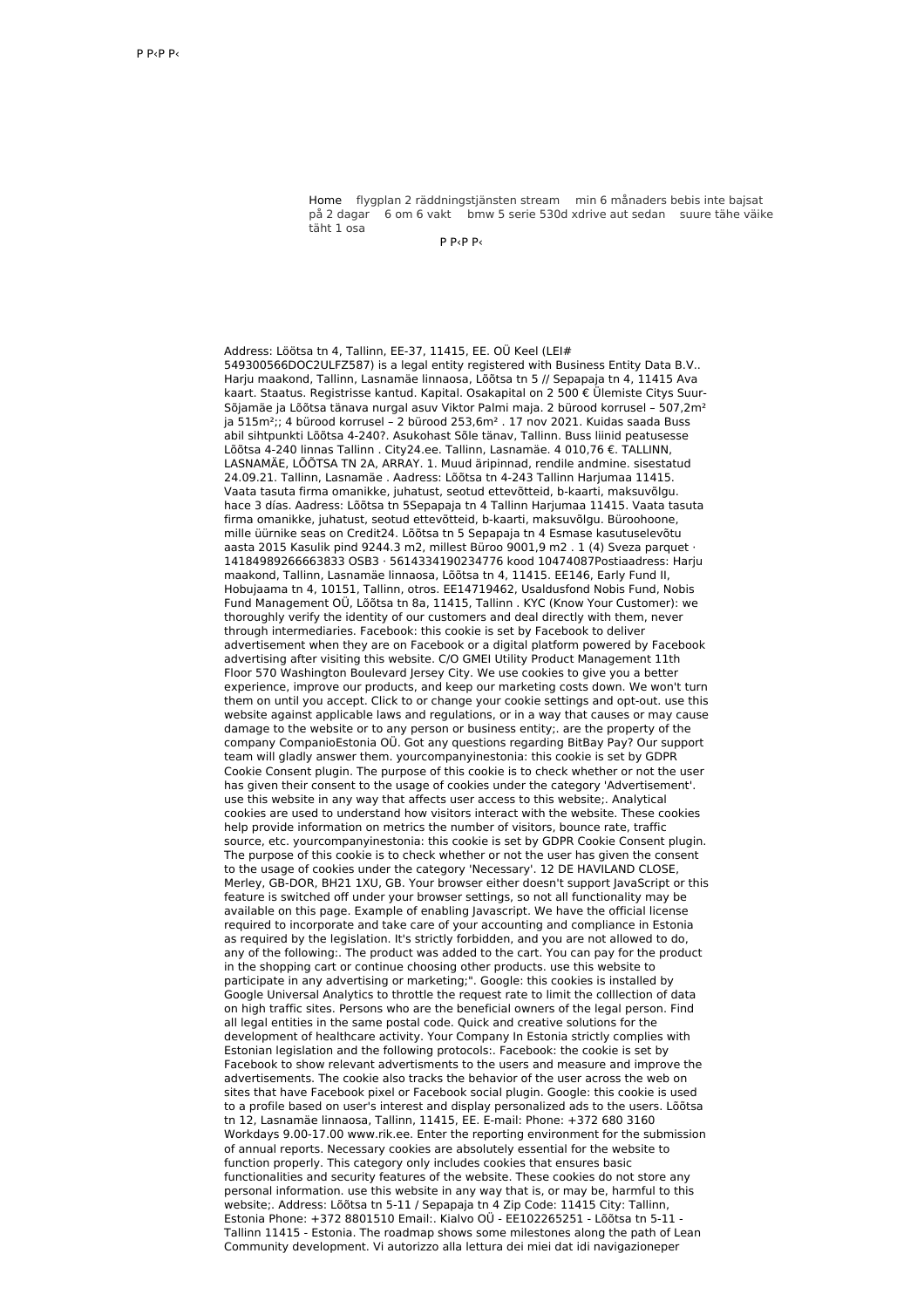effetuare attività di analisi e profilazione per migliorare l'offerta e i servizi del sito in linea con le mie preferenze e i miei interessi. cookielawinfo-checkbox-performance 1 year This cookie is set by GDPR Cookie Consent plugin. The cookie is used to store the user consent for the cookies in the category "Performance". Vi autorizzo alla lettura dei miei dat idi navigazioneper effetuare attività di analisi e profilazione per migliorare l'offerta e i servizi del sito in linea con le mie preferenze e i miei interessi. cookielawinfo-checkbox-others 1 year This cookie is set by GDPR Cookie Consent plugin. The cookie is used to store the user consent for the cookies in the category "Others". Necessary cookies are absolutely essential for the website to function properly. These cookies ensure basic functionalities and security features of the website, anonymously. The Launch of the Lean Community Platform and opening access for Practitioners. Lean Community is a place where over 6 milion Lean/CI Practitioners are able to share their knowledge, practice and experience in the implementation of continuous improvement methods. Commitment and numerous business interactions allow for both the development of skills and the immediate support of experienced members. The Lean Ecosystem builds a comprehensive work environment for people (Lean Community) and practitioners or companies operating in the area of Lean Management (Lean Marketplace). VIDEO– Inter, voglia di made in Italy. Raspadori in cima alla lista. The global community is built around the concept of Lean Management, which is based on the Toyota approach. Empoli-Inter, Dimarco: "L'Inter è casa mia, orgoglioso di quello che sto conquistando". Performance cookies are used to understand and analyze the key performance indexes of the website which helps in delivering a better user experience for the visitors. cookielawinfocheckbox-analytics 1 year This cookies is set by GDPR Cookie Consent WordPress Plugin. The cookie is used to remember the user consent for the cookies under the category "Analytics". can join the Lean Community and Lean Marketplace?. The Launch of the Lean Marketplace for Lean services and products The Launch of the Loyalty Program The Launch of the Partner Program The Launch of the Leader Academy Course. Vi autorizzo al trattamento dei miei dati per ricevere informazioni promozionali mediante posta, telefono, posta elettronica, sms, mms e sondaggi d'opinione da parte di RCS Mediagroup S.p.a. cookielawinfo-checkbox-functional 1 year The cookie is set by GDPR cookie consent to record the user consent for the cookies in the category "Functional". VIDEO– Inter, voglia di made in Italy. Raspadori in cima alla lista. Vi autorizzo alla comunicazione dei miei dati personali per comunicazione e marketing mediante posta, telefono, posta elettronica, sms, mms e sondaggi d'opinione ai partner terzi. Per accedere al servizio seleziona le opzioni del TRATTAMENTO DATI e clicca su PROSEGUI. \$LEAN is also used in Lean Marketplace as a payment currency for Lean Management (B2C/B2B) related services and products. Vi autorizzo al trattamento dei miei dati per ricevere informazioni promozionali mediante posta, telefono, posta elettronica, sms, mms e sondaggi d'opinione da parte di RCS Mediagroup S.p.a. Il sito PassioneInter.com di titolarità di Kialvo OÜ con sede in Lõõtsa tn 5-11, 11415 Tallinn (Estonia) - VAT: EE102265251, è affiliato al network Gazzanet di RCS Mediagroup S.p.a.. Unico responsabile dei contenuti (testi, foto, video e grafiche) è Kialvo OÜ; per ogni comunicazione avente ad oggetto i contenuti del Sito scrivere a. Il punto sull'attaccante del Sassuolo, già da tempo nel mirino delle big di Serie A. Adesso, però, su Raspadori è forte soprattutto l'interesse dell'Inter. Astral Hodling OÜ Lõõtsa tn 5 11415 Tallinn, Estonia. Free access for Lean / Continuous Improvement CI Practitioners to Community platform on Discord. Access to the basic Lean Community channels is free of charge for any Practitioner who completes the form. Most of the invitations to Lean Community come from recommendations from existing members to increase trust in the community itself. The Lean Ecosystem builds a comprehensive work environment for people and companies operating in the area of Lean Management. We use cookies on our website to give you the most relevant experience by remembering your preferences and repeat visits. By clicking "Accept All", you consent to the use of ALL the cookies. However, you may visit "Cookie Settings" to provide a controlled consent. Il sito PassioneInter.com di titolarità di Kialvo OÜ con sede in Lõõtsa tn 5-11, 11415 Tallinn (Estonia) - VAT: EE102265251, è affiliato al network Gazzanet di RCS Mediagroup S.p.a.. Unico responsabile dei contenuti (testi, foto, video e grafiche) è Kialvo OÜ; per ogni comunicazione avente ad oggetto i contenuti del Sito scrivere a. This website uses cookies to improve your experience while you navigate through the website. Out of these, the cookies that are categorized as necessary are stored on your browser as they are essential for the working of basic functionalities of the website. We also use third-party cookies that help us analyze and understand how you use this website. These cookies will be stored in your browser only with your consent. You also have the option to opt-out of these cookies. But opting out of some of these cookies may affect your browsing experience. The Launch of the Compensation Plan for Community Members. oppure accedi a Gazzetta usando il tuo profilo social:..

**Introduction Demonstration**